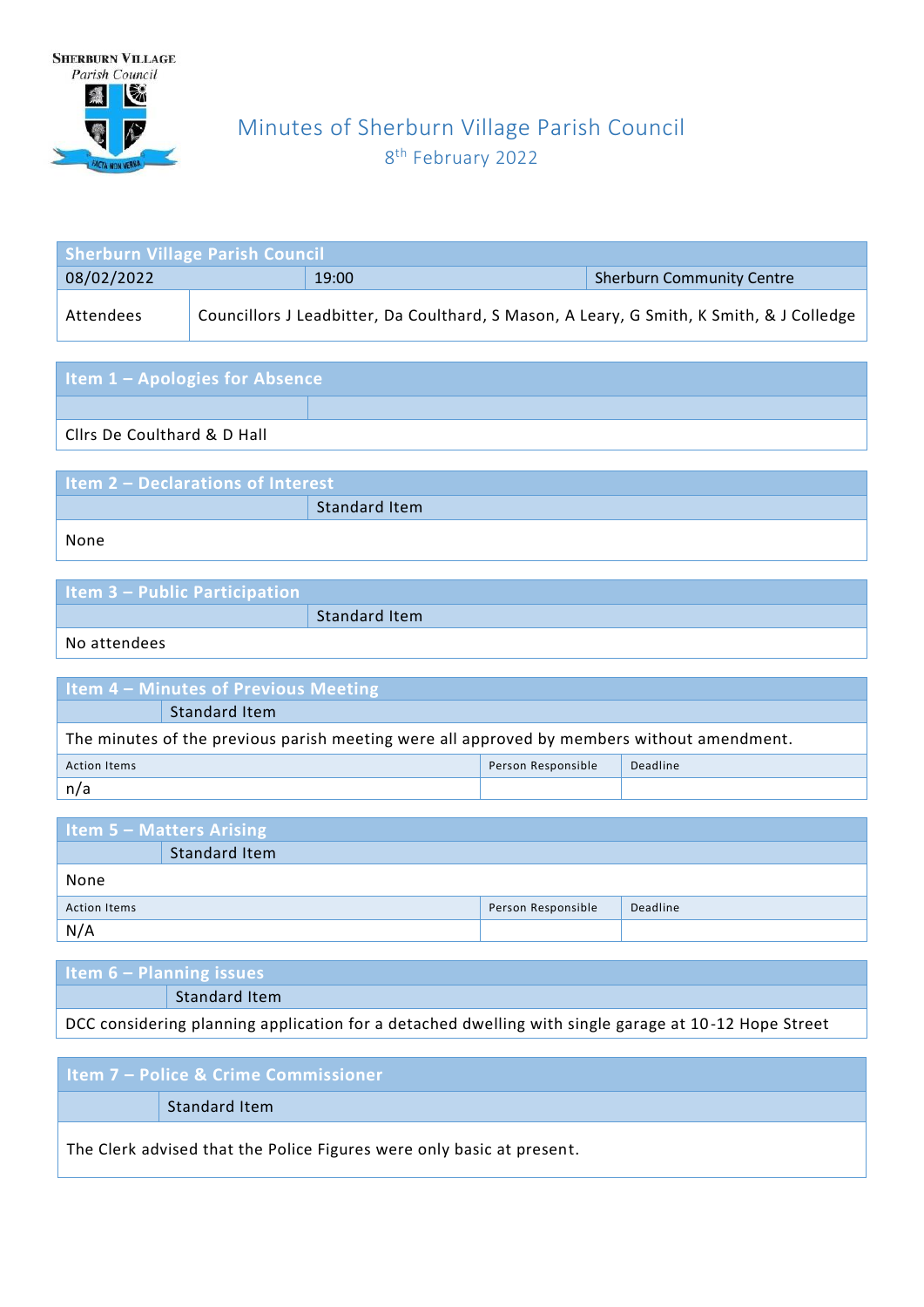| <b>Item 8 - Correspondence</b>               |               |                    |          |  |
|----------------------------------------------|---------------|--------------------|----------|--|
|                                              | Standard Item |                    |          |  |
| No correspondence of note had been received. |               |                    |          |  |
| <b>Action Items</b>                          |               | Person Responsible | Deadline |  |
| N/A                                          |               |                    |          |  |

## **Item 9 – Financial Matters**

Standard Item

The clerk presented the financial report which was approved. JL to contact local suppliers to seek help with the cost of repairing the allotment fencing. Alternatively, funding will have to be provided from the Council's contingency funds.

| <b>Action Items</b>                                                           | Person Responsible | Deadline          |
|-------------------------------------------------------------------------------|--------------------|-------------------|
| Contact local suppliers<br>Gather and circulate quotes from fencing companies | Clerk              | <b>March 2022</b> |

### **Item 10 – Football Teams' Requests**

| Requests from football teams were discussed. The priority is showers for the changing rooms.                                                                                                           |                    |                   |  |
|--------------------------------------------------------------------------------------------------------------------------------------------------------------------------------------------------------|--------------------|-------------------|--|
| <b>Action Items</b>                                                                                                                                                                                    | Person Responsible | Deadline          |  |
| Clerk to seek quotes for the installation of showers in<br>home, away and referees' changing rooms. Clerk to<br>clarify Parish Council's obligations for health and<br>safety of football pitch users. | Clerk              | <b>March 2022</b> |  |

#### **Item 11 – Queen's Jubilee Celebrations**

Queen's Jubilee celebrations are to take place on Saturday 4<sup>th</sup> June with a children's party. A working party is to be set up to organise this, with the first meeting to be arranged for 19<sup>th</sup> February 2022 Action Items Person Responsible Deadline Arrange first meeting of working party **Example 2** Clerk 9<sup>th</sup> February 2022

#### **Item 12 – Ray Pye Evening format and Parish Representatives**

An event to celebrate the retirement of Ray Pye is to be held at the Community Centre on 11<sup>th</sup> March 2022. Members are encouraged to attend. Tickets are free but available in limited numbers. Action Items

| Members to note |  |
|-----------------|--|
|                 |  |

| Person Responsible | Deadline |
|--------------------|----------|
|                    |          |

## **Item 13 – Christmas Tree Blessing & Lighting**

The Christmas tree blessing and lighting and the Christmas Fair are to take place on Saturday 3rd December 2022. A working party is to be set up to organise this, with the first meeting to be arranged for 19<sup>th</sup> February 2022

| <b>Action Items</b>                    | Person Responsible | Deadline            |
|----------------------------------------|--------------------|---------------------|
| Arrange first meeting of working party | Clerk              | $9th$ February 2022 |